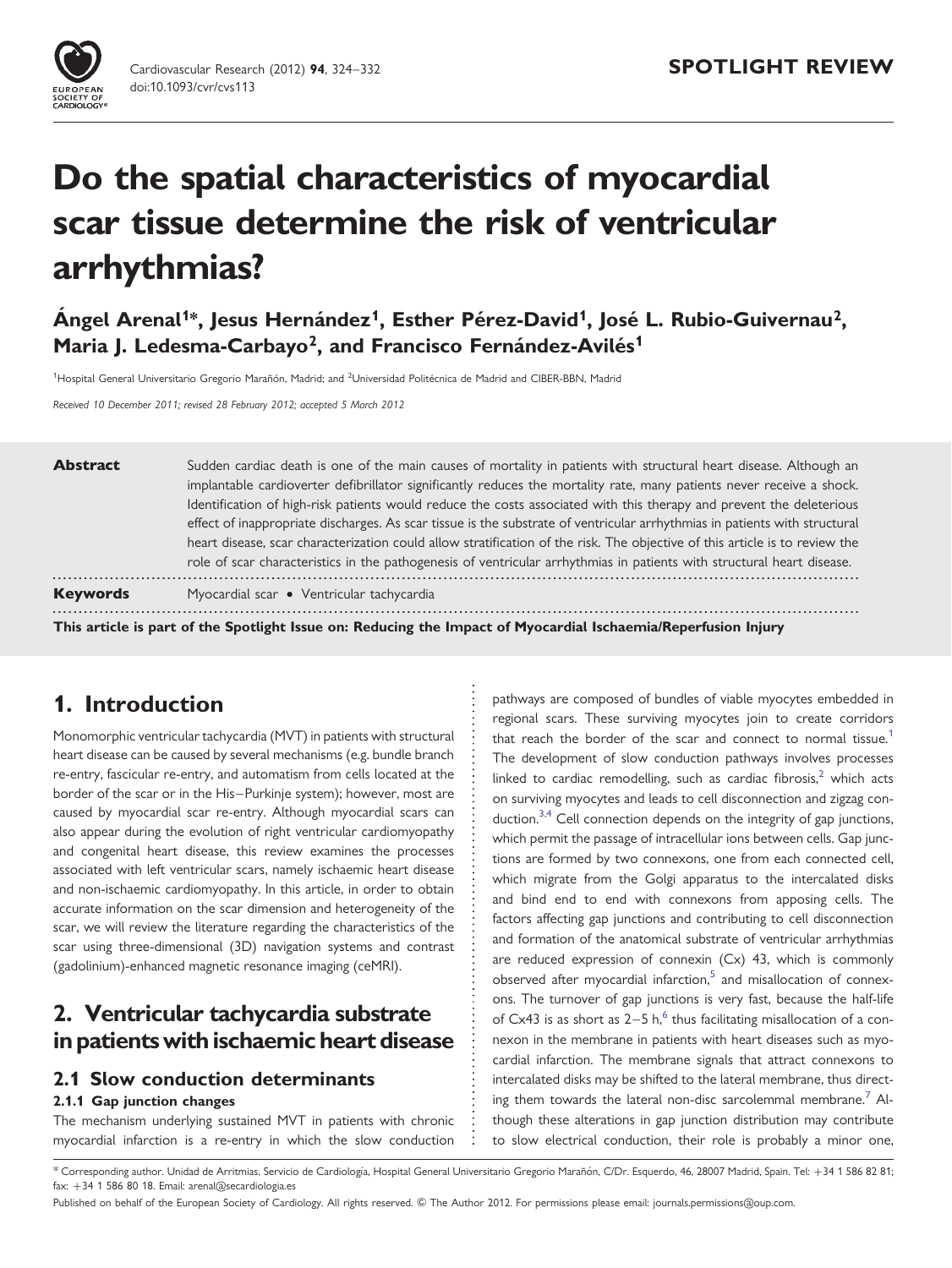because conduction velocity slows only when Cx43 is reduced by  $70-95%$ , but not by  $50\%$ <sup>[8](#page-7-0)</sup> This observation suggests that the reduction of Cx43 expression in patients with heart disease is probably not enough to reduce conduction velocity. In fact, deposition of collagen between myocytes may be required to slow conduction. A recent study suggested that only the synergism between sodium current reduction, along with increased fibrosis and impaired intercellular coup-ling, could lead to a marked decrease in conduction velocity.<sup>[9](#page-7-0)</sup> Therefore, simply reducing gap junctions is not enough to slow conduction, and interaction between surviving myocytes and cardiac fibrosis seems to be necessary for the development of ventricular tachycardia (VT) substrate.

#### 2.1.2 Fibroblasts and cardiac fibrosis

The heart is formed by different types of cells, mainly myocytes and fibroblasts.<sup>10</sup> In some species, fibroblasts account for more than half of all heart cells and produce the extracellular matrix (ECM), which is composed of several types of collagen, as well as fibronectin. The main role of the ECM is to create the scaffold for cardiomyocytes.<sup>[11](#page-7-0)</sup> Cardiac fibroblasts and the ECM form a network to which the myocytes attach, and which helps to maintain the structural integrity of the heart while, at the same time, enabling fibroblasts to exert mechanical forces on the myocytes. $^{12}$  $^{12}$  $^{12}$  Cardiac fibroblasts are not isolated cells, because they can connect to other fibroblasts and myocytes by Cx45 and Cx43, as observed at homocellular and heterocellular junctions.[13,14](#page-7-0) Mechanical stress and chemical signalling can activate cardiac fibroblasts after a cardiac injury, thus starting the remodelling process. The cardiac fibroblasts that, up to this point, have synthesized and degraded the ECM in such away that they have maintained a firm equilibrium, begin to increase the production of ECM that surrounds myocytes, thus disrupting cell connections, and generating electrical barriers that give rise to the discontinuous conduction that reduces conduction velocity[.15](#page-7-0)

Remodelling not only implies an increase in ECM production, but also important changes in fibroblast phenotype. After heart injury, some fibroblasts express smooth muscle cell proteins that are not normally expressed in fibroblasts, such as  $\alpha$ -smooth muscle actin. Fibroblasts with smooth muscle cell characteristics are called myofibroblasts.[16](#page-7-0) This phenotype change has the following two importance consequences: (i) the contractile proteins that facilitate the healing process can also transmit mechanical tension to the myocytes; and (ii) myofibroblasts have higher Cx43 levels than fibroblasts, with the result that electrical coupling between isolated myocytes and myofibroblasts increases.[17](#page-7-0) This observation is important, because contacts between fibroblasts and cardiomyocytes in intact and healthy hearts are weak.<sup>[18](#page-7-0)</sup> Consequently, myofibroblasts have a significantly greater ability than fibroblasts to modify the electrophysiological characteristics of myocytes.

#### 2.1.3 Effects of the interaction between myocytes and myofibroblasts

Myofibroblasts are present in post-infarction scars in humans. They have been found as early as 4–6 days after infarction, and seem to persist for many years.<sup>[19](#page-7-0)</sup> As mentioned above, myofibroblasts can express Cx43 and Cx45, both among themselves and with cardiomyocytes. Consequently, the presence of these connexins enables electrical current to pass between myocytes and myofibroblasts. Although myofibroblasts do not express sodium channels, membrane resistance is so high that electrotonic current can flow between nonconnected myocytes through fibroblast bridges over extended dis $t$ ances.<sup>[20](#page-7-0)</sup> The electrical current flowing through connections between myocytes and fibroblasts causes a gradual decline in myocyte resting membrane potential, because fibroblasts are less polarized. Therefore, fibroblasts can partly depolarize myocytes into the range of sodium channel inactivation, thus producing slowing of conduction.<sup>21</sup> Myofibroblast contraction, which plays a key role in healing, may also cause slowing of conduction in scar areas after a myocardial infarction. Myofibroblasts can contract and transmit the contractile force to myocytes, thus activating mechanosensitive channels. The activation of mechanosensitive channels depolarizes the car-diomyocyte membrane and inactivates sodium channels.<sup>[22](#page-7-0)</sup>

The above findings suggest the electro-anatomical interaction between surviving myocytes, fibrosis, and fibroblasts/myofibroblasts within the scar, which generates slow conduction pathways that form part of the re-entrant circuit. Therefore, characterization of the scar and the surviving myocytes could enable us to stratify the risk of arrhythmia after myocardial infarction.

### 2.2 Voltage mapping scar characteristics in patients with ventricular arrhythmias

As VT substrate is intimately related to surviving myocytes inside the scar, characterization of the VT substrate relies on identification of the scar. Scars are areas with few myocytes where fibrous tissue prevails; consequently, local electrograms recorded at these sites are characterized by lower voltage amplitude than electrograms recorded in normal tissue.<sup>[23](#page-7-0)</sup> Scar areas can be identified according to the electrogram amplitude measured during catheter mapping, and delimited using navigation systems that permit the 3D reconstruction of the endocardial or epicardial surface of the cardiac chambers and project the voltage of the electrograms at the corresponding site on the surface. The resulting voltage maps can be visualized and analysed on a computer display. The voltage of the local electrogram is colour coded and can be adjusted according to different definitions of scar tissue (Figure [1A](#page-2-0)). Animal and human studies have identified the voltage cut-off that differentiates the electrograms recorded in normal and scar tissues.<sup>[24,25](#page-8-0)</sup> A voltage  $>1.5$  mV distinguishes normal myocardium from scar, and the scar itself can be differentiated into dense scar ( $\leq 0.5$  mV) and scar border ( $> 0.5$  and  $\leq 1.5$  mV). These voltage limits have been used to establish a direct correlation between the extension of the scar in voltage maps and anatomical preparations. $24$  Slow conduction areas within the scar are easily recognized during endocardial mapping by recording the electrograms with isolated components or late potentials  $(E-IC/LP)$ <sup>[26](#page-8-0)</sup> IC and LP are components of the electrogram that are recorded beyond the end of the QRS and separated from the main component of the electrogram by an isoelectric line. Several studies have established the relationship between E-IC/LP and VT isthmuses.<sup>[26,27](#page-8-0)</sup> IC/LP are not homogeneously dispersed around the scar, but located in specific areas. Around 70% of E-IC/LP form slow conduction channels  $(CC),<sup>28,29</sup>$  $(CC),<sup>28,29</sup>$  $(CC),<sup>28,29</sup>$  which are areas inside the scar that are differentiated from the surrounding scar by a higher voltage. These structures are easily identified in voltage maps by carefully adjusting the voltage threshold that defines the scar (Figure [1](#page-2-0)B).<sup>[28,29](#page-8-0)</sup> This observation emphasizes a determinant characteristic of the scar, namely, the scar is not a homogeneous structure, but clearly a heterogeneous structure whose heterogeneity is related to surviving fibres. Therefore, heterogeneity is intimately related to arrhythmogenesis, as illustrated by ultrahigh-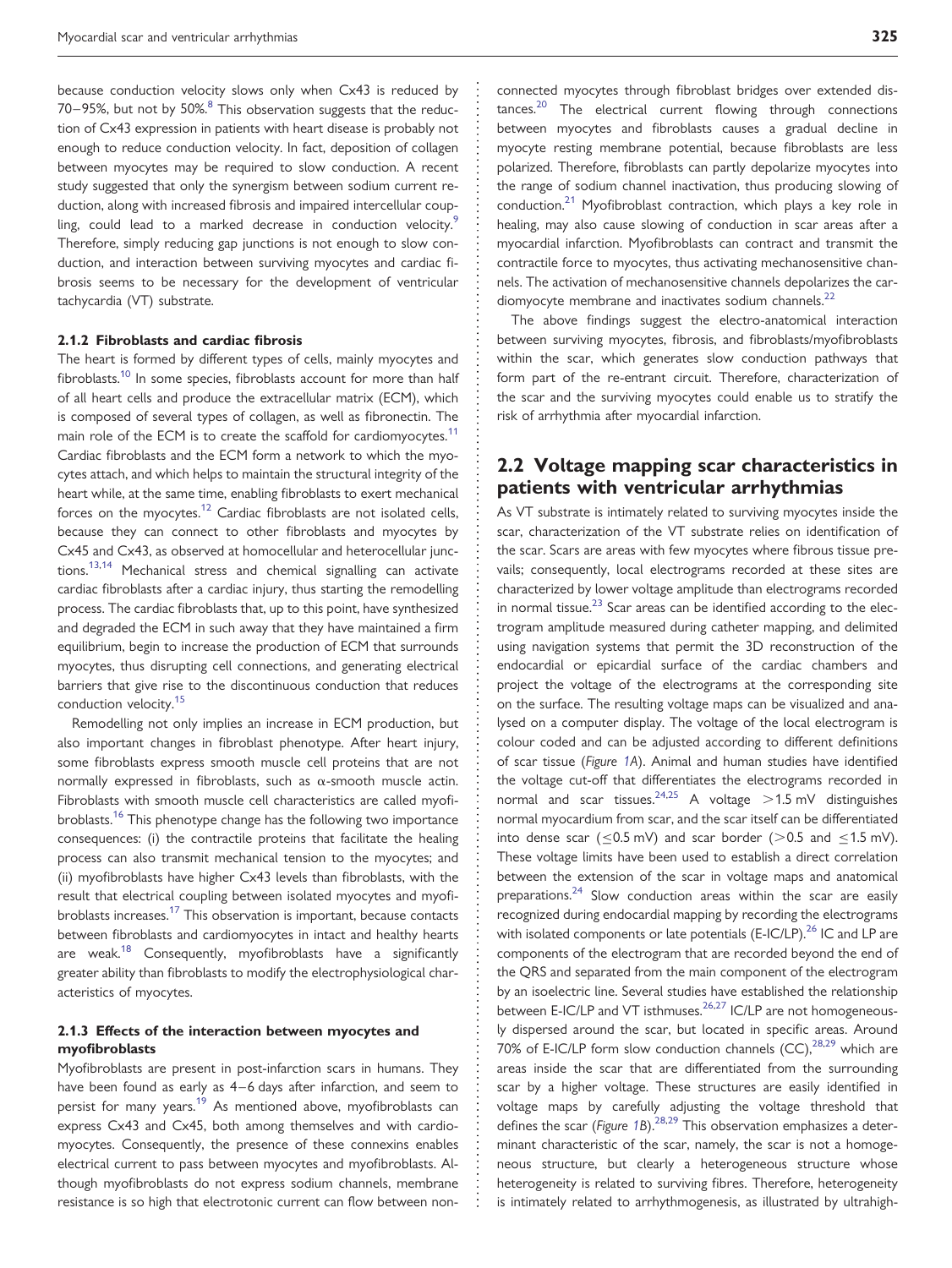<span id="page-2-0"></span>

Figure I (A) Voltage map showing a scar in a patient with previous inferior myocardial infarction. The colour range represents the electrogram voltage amplitude. Dense scar is shown in red (electrogram amplitude ≤0.5 mV). (B) Voltage map showing the heterogeneity of the scar and conduction channels. This view of the inferior wall of the left ventricle shows a voltage map during right ventricular apical pacing, when the voltage that defined the scar was set at 0.2 mV. At this voltage, a channel spans from the septum to the lateral wall. The electrogram recorded at sites identified by white numbers is shown on the left of the panel. This figure shows the heterogeneous nature of the scar. Electrograms with a higher amplitude are inside the scar (electrograms 2–6); they usually present isolated components or late potentials (IC/LP), and are associated with the formation of conduction channels. Reproduced with permission from reference [28.](#page-8-0)

density mapping with multipolar catheters, showing that E-IC/LP that are critical to re-entry are adjacent to heterogeneous islets.<sup>30</sup> CC and E-IC/LP are sensitive and specific markers of VT substrate in ischaemic patients. Recent studies show that E-IC/LPs are found in more than 90% of VT isthmuses.  $26,27,31$  In addition, Haqqani et al.  $32$  reported that CC within dense scar tissue and adjacent to the mitral annulus and E-IC/LP were more frequently observed in sustained MVT patients than in control patients, despite similar left ventricle (LV) parameters, such as ejection fraction (EF).

These studies highlight an important finding, namely, that scar is not a homogeneous tissue, because some areas have a higher voltage owing to the presence of surviving fibres. These areas are corridors of slow conduction that can form part of re-entrant circuits. Therefore, ventricular arrhythmias are mainly due to scar heterogeneity.

### 2.3 Characterization of the scar by MRI

Contrast (gadolinium)-enhanced magnetic resonance imaging (ceMRI) can accurately identify and delimit myocardial infarction in both animals and humans.<sup>33,34</sup> Gadolinium is trapped by fibrous tissue, thus generating the higher signal intensity (SI) observed in MR images. In humans, an SI above 2 SD of the mean remote normal myo-cardium SI can be used to identify the infarct.<sup>[35](#page-8-0)</sup> Signal intensity differentiates two areas within the scar: (i) the core area, defined by an SI .3 SD above the remote normal myocardium SI; and (ii) the heterogeneous tissue (HT) or grey zone that contains the surviving myocytes mixed with fibrous tissue and that is defined by an SI of between [2](#page-3-0) and 3  $SDs<sup>35</sup>$  $SDs<sup>35</sup>$  $SDs<sup>35</sup>$  (Figure 2). The presence of viable myocytes causes the lower SI of the HT.

#### 2.3.1 Scar characteristics and VT inducibility

Several studies have shown the association between non-invasively detected scar size and architecture and both inducible and spontan-eous MVT. Bello et al.<sup>[34](#page-8-0)</sup> reported that the infarct size and morphology detected by ceMRI is a better predictor of VT inducibility than LVEF. The authors studied 48 patients with known coronary artery disease who were referred for electrophysiological study using ceMRI. Scar characteristics were determined and compared between patients with no inducible VT, those with inducible MVT, and those with inducible ventricular fibrillation. Patients with MVT had larger infarcts than patients who did not have inducible arrhythmias. Patients with polymorphic VT/fibrillation had intermediate values. Logistic regression demonstrated that infarct mass and surface area were better predictors of inducibility of MVT than LVEF. Both size and characteristics of the scar are related to inducibility of MVT. Schmidt et al.<sup>[36](#page-8-0)</sup> reported that HT mass detected by MRI was the best predictor of VT inducibility. VT inducibility was tested before implantation of an implantable cardioverter defibrillator (ICD) for primary prevention in 47 patients who underwent ceMRI. When inducible and non-inducible patients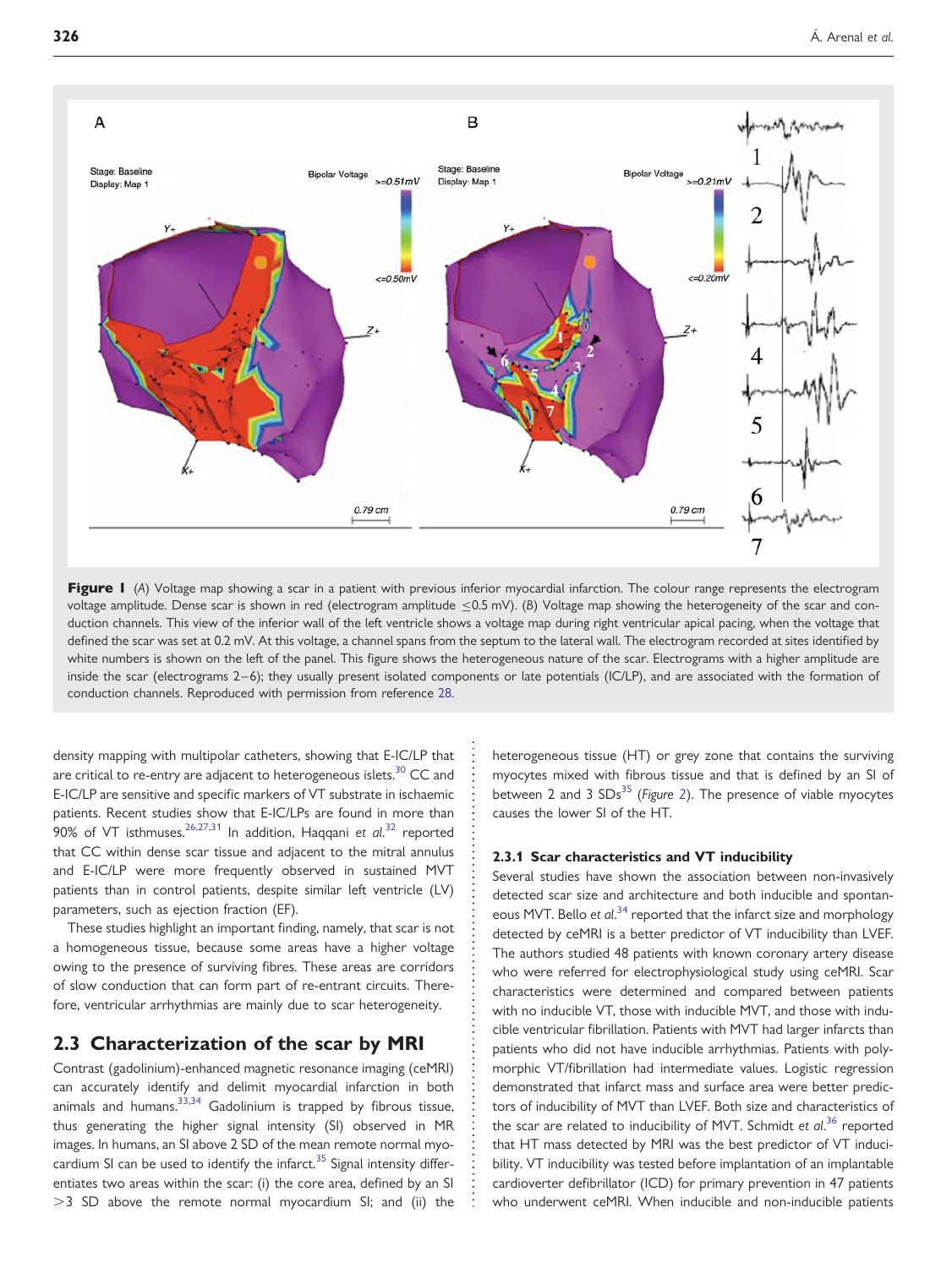<span id="page-3-0"></span>

Figure 2 Identification of scar, dense scar, and heterogeneous tissue based on measurement of signal intensity (SI) using contrast (gadolinium)-enhanced magnetic resonance imaging (ceMRI). This ceMRI long axis view shows the anteroseptal infarct as high SI (area inside the continuous line) and the normal myocardium as dark SI. Heterogeneous tissue was defined using the following process: (i) the endocardial and epicardial borders were drawn; and (ii) a region of interest in the remote non-infarcted myocardium and the normal SI was defined (site 2). The myocardial segment with an SI > 2 SD of the infarcted region was loosely outlined. Heterogeneous tissue (sites 3 and 4) can be differentiated inside the infarcted area (SI  $>$  2 SD  $<$  3 SD) and dense scar (SI $>$ 3 SD; site 5).

were compared, no differences were observed between LVEF, LV end-diastolic volume, and infarct size. Nevertheless, HT mass was significantly higher in inducible patients, and was the only significant predictor in stepwise logistic regression analysis.

#### 2.3.2 Scar characteristics and prognosis after myocardial infarction

Not only is scar characterization useful for differentiating patients with inducible VT, it can also establish outcome after myocardial infarction. Yan et al.<sup>[35](#page-8-0)</sup> studied 144 patients with documented coronary artery disease and abnormal myocardial delayed enhancement consistent with post-infarction scar. Based on the SI, the authors measured the total infarct size and divided it between the scar core and HT. After a median follow-up of 2.4 years, 29 (20%) patients died. Patients with an above-median HT/infarct size quotient were at higher risk for death than those with a below-median HT/infarct size. Left ventricular systolic volume index and HT/infarct size were the strongest predictors of all-cause mortality and cardiovascular mortality in a multivariate analysis. Moreover, HT/infarct size maintained the independent associations with all-cause and cardiovascular mortality after adjusting for age and LVEF.

These studies demonstrated that tissue heterogeneity is present and quantifiable in human infarcts. More extensive tissue heterogeneity correlates with increased ventricular irritability by programmed electrical stimulation and with an increment in cardiac mortality. These findings are consistent with data obtained during voltage

mapping, and show the heterogeneity of the scar in patients with MVT[.28,30](#page-8-0)

### 2.4 3D structure of HT: basis for the differentiation of patients with and without **MVT**

Recent data obtained from animal and human studies in which scars detected by MRI were imported into navigation systems and merged with electro-anatomical maps have revealed that the MVT substrate is undoubtedly located inside the MRI-detected scar and associated with HT. Ashikaga et  $al.^{37}$  $al.^{37}$  $al.^{37}$  registered VT activation sequences 10–12 days after infarction with the 3D scar anatomy derived from high-resolution ceMRI. The authors used a porcine model of chronic myocardial infarction based on epicardial sock electrodes or endocardial basket catheters, which are in direct contact with the part of the myocardium where the electrical signal is recorded. MRI revealed a scar with spatially complex structures, particularly at the VT isthmuses. The re-entry isthmus was characterized by a relatively small volume of viable myocardium bound by the scar tissue. Codreanu et  $al^{38}$  $al^{38}$  $al^{38}$  and Desjardins et  $al^{39}$  $al^{39}$  $al^{39}$  showed that critical sites of post-infarction MVT arrhythmias were confined to scars detected by voltage mapping that overlapped with areas of high SI. Nevertheless, the MVT substrate inside the scar was not completely characterized in these studies.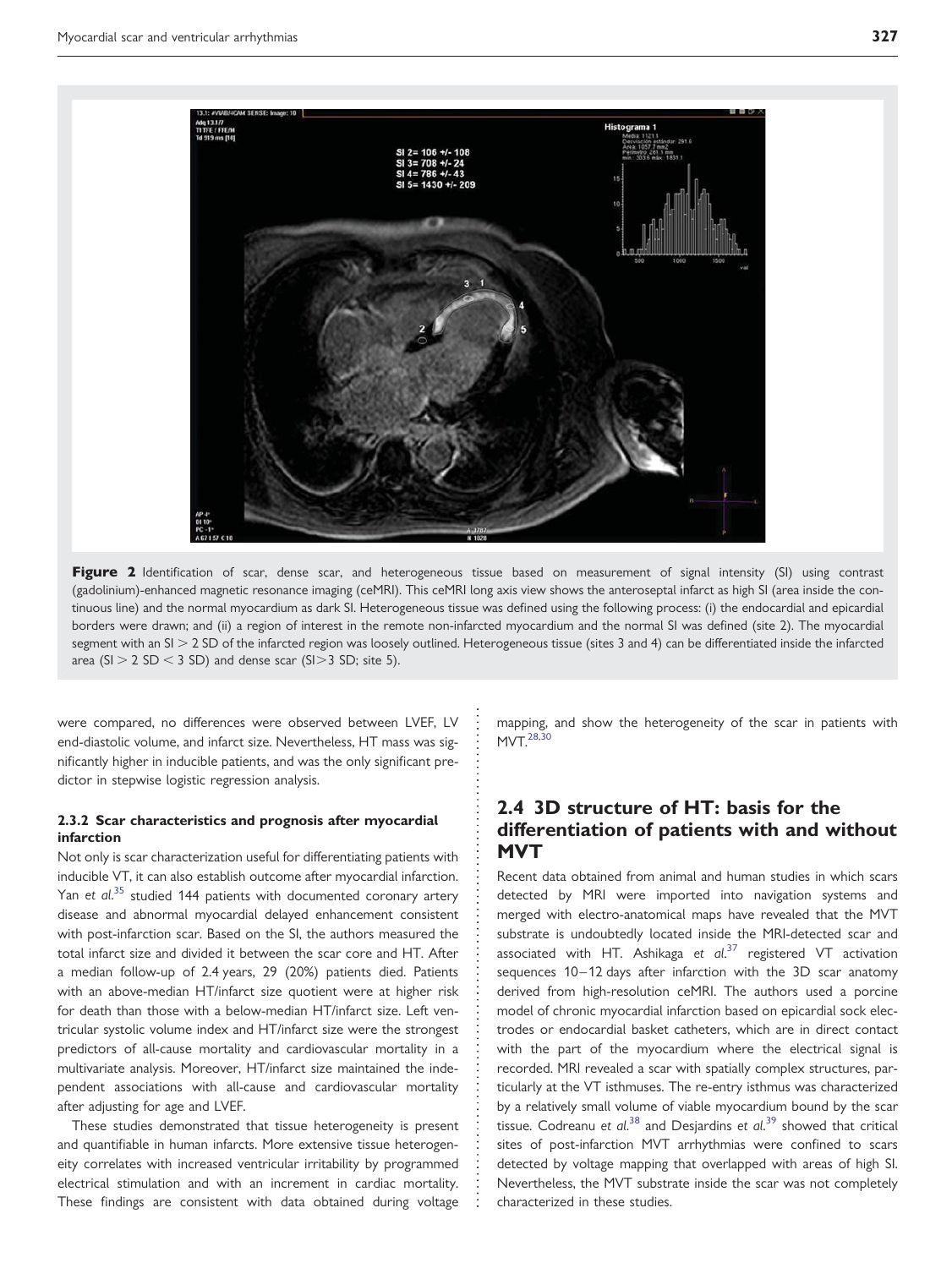In order to gain further insight into the MVT substrate, Perez-David et al.<sup>[40](#page-8-0)</sup> compared the architecture of the scar and HT in a group of patients with MVT and in a matched control group. The scar, scar core, and HT were defined as the tissues showing an SI  $>$  2 SD,  $>$  3 SD, and between 2 and 3 SD of remote normal tissue SI, respective- $1y$ <sup>[35](#page-8-0)</sup> To determine the architecture of the HT, the authors examined consecutive short-axis slices, in which the HT was automatically coloured based on SI (Figure 3). These slices were evaluated to determine the continuity of the HT and its connections to normal myocardium. The HT usually surrounded the core of the scar, but also formed corridor-like structures, through which HT passed

from one side to the next by crossing the core of the scar and connecting to normal tissue. These structures are known as HT channels (Figure 4). Although no differences were observed regarding LVEF or necrotic mass, HT channels were more common in the MVT group than in the control group (88 vs. 33% of patients;  $P < 0.005$ ). Most HT channels were located partly or totally in the subendocardium.

#### 2.4.1 SI mapping

An SI map is a 3D map in which the average subendocardial or subepicardial SI is projected on a shell that represents either the endocardial or the epicardial surface of the left ventricle. The SI was colour



Figure 3 ceMRI characterization of the structure of heterogeneous tissue. Two short-axis slices of an anteroseptal myocardial infarction in a patient from the sustained monomorphic ventricular tachycardia group, showing the following features: (A) the unprocessed infarct zone (arrows indicate heterogeneous tissue); (B) an area with SI > 2 SD; (C) an area with signal intensity > 3 SD (the core of the scarred area); and (D) the differences between (B and C) (SI  $>$ 2 SD and <3 SD). Heterogeneous tissue is shown in blue. Reproduced with permission from reference [40](#page-8-0).



Figure 4 Identification of HT channels. Short-axis slices of a posterolateral myocardial infarction in a patient from the sustained MVT group. Notice the continuity of the HT in the successive short-axis slices, creating a corridor/channel that extends from the base to the apex. White arrows show the HT channel (in blue). Reproduced with permission from reference [40](#page-8-0).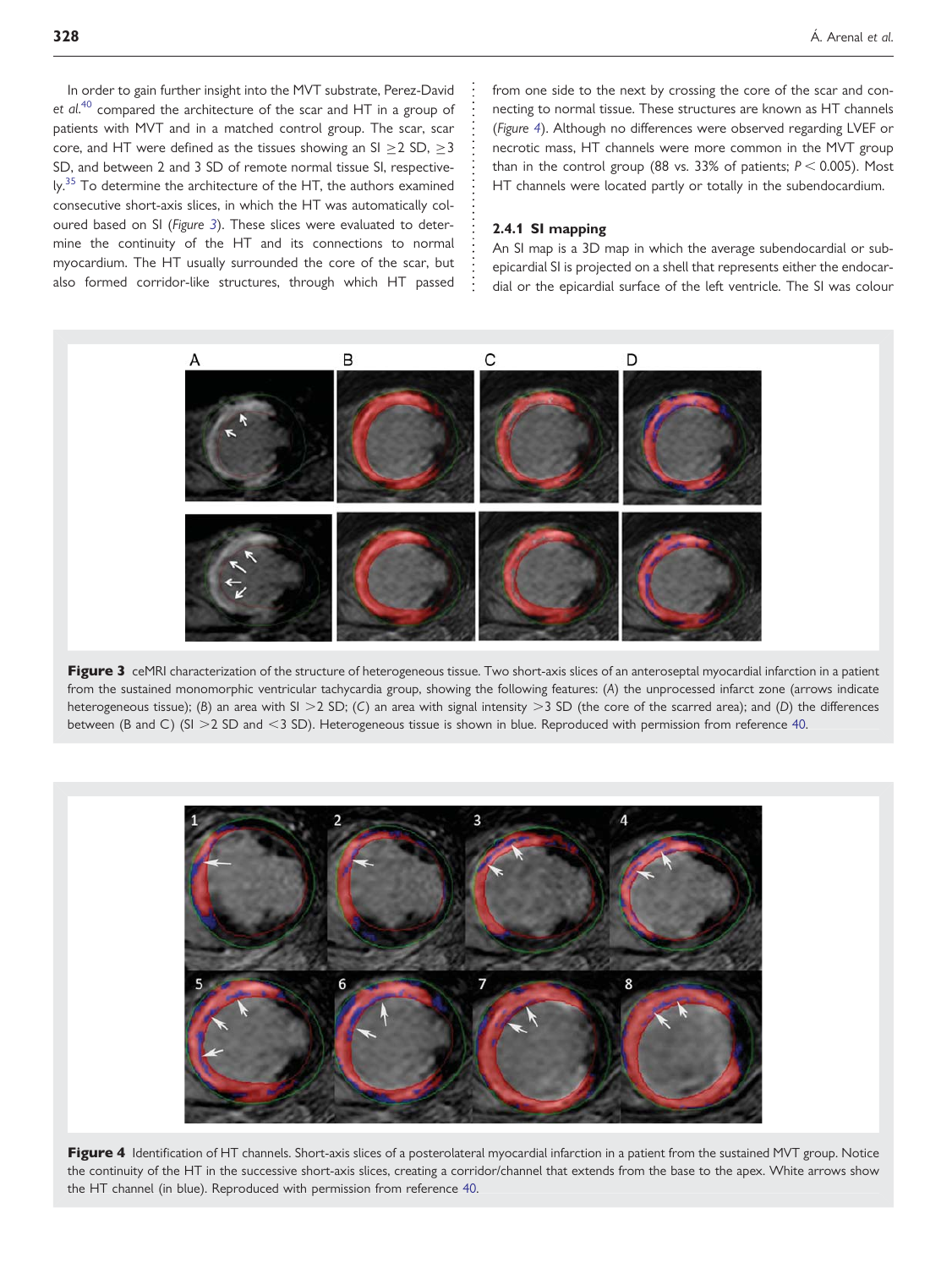<span id="page-5-0"></span>

Figure 5 Endocardial SI mapping from a patient with sustained monomorphic ventricular tachycardia (MVT) and an anteroseptal scar. For this process, the left ventricular endocardial/epicardial contours were manually defined on contiguous short-axis slices, which were imported into a custom-developed tool. The average SI of the subendocardial tissue is projected onto the endocardial surface. The colour range provides information on subendocardial SI, as follows: the red area represents an  $SI >$  the minimal SI in the core of the scar; the magenta area represents normal myocardium  $(SI < SI$  peak in normal myocardium); and the area between these extremes is the heterogeneous tissue.

coded to provide information on the distribution of HT, and to determine the presence of SI channels that were defined as corridors of continuous tissue differentiated by a lower SI from the surrounding scar tissue and connected to normal myocardium via at least one point (Figure 5, white arrowheads).

#### 2.4.2 Comparison of voltage and SI mapping in VT patients

The comparison of voltage and SI maps showed a significant relationship between infarct mass (SI  $>$  2 SD) and scar extension defined by <1.5 mV ( $R^2$ , 0.4;  $P$  < 0.009). SI mapping showed the presence of 26 channels in 17 of 18 patients; these channels coincided in location and orientation with a corresponding CC in the voltage maps (Figure 6). Electrograms with IC/LP were recorded in the inner part of all chan-nels. Similar results were recently reported by Andreu et al.,<sup>[41](#page-8-0)</sup> who compared SI and electro-anatomical mapping. Of the 16 CC observed with voltage mapping, 13 (81%) were identified on the 3D ceMRIderived scar reconstruction when only half of the subendocardial wall was considered. These observations proved the association between IC/LP and HT and, consequently, the association between HT and VT substrate.

#### 2.4.3 Role of SI mapping in the differentiation of patients with and without VT

The information afforded by SI mapping could prove useful for iden-tifying patients at low risk of ventricular arrhythmias.<sup>[40](#page-8-0)</sup> When patients with and without VT were compared, SI channels were more frequently observed in patients with VT. Endocardial SI mapping detected channels in 94% of patients in the sustained MVT group



Figure 6 Comparison of voltage and SI mapping. Endocardial voltage (A) and SI maps (B) from an inferolateral infarction. (A) The voltage map shows the extension of the scar when the voltage scar definition was set between 0.03 and 1.5 mV. Two corridors of higher voltage are easily identified inside the scar. (B) The SI map shows a similar distribution of the scar and a channel that runs parallel to the mitral annulus from segments 6 and 10 (white arrows), and a second channel perpendicular to the mitral annulus between segments 6–8 and 5–7 (black arrows). The colour range provides information on subendocardial SI, as in Figure 5. Reproduced with permission from reference [40](#page-8-0).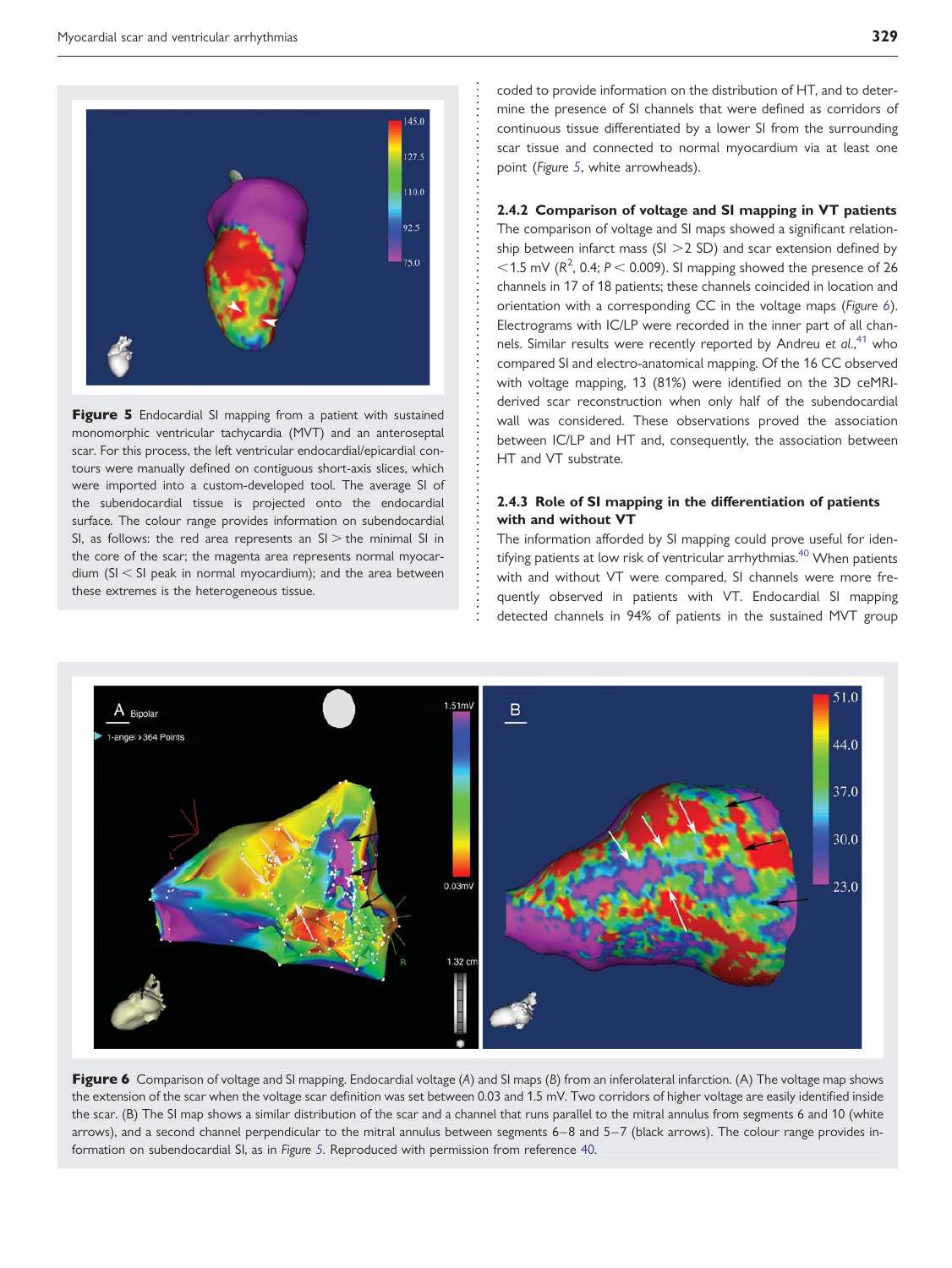and in only 55% of patients in the control group (Figure 7). In addition, complete SI channels, namely, those connected to normal tissue by two sites, were observed in 17 of 18 patients in the VT group, but in only five in the control group. Therefore, the absence of SI channels could enable us to identify low-risk patients, because almost all patients with MVT had SI channels.

#### 2.4.4 Future applications of SI mapping

The ability to quantify HT mass and to determine its structure non-invasively will make it possible to explore and compare new therapeutic strategies that could act on the progression of HT or HT components, such as fibroblasts/myofibroblasts or myocytes. Myocyte division is more intense at the border of the scar,  $42$  and, when combined with fibroblast proliferation, could influence progression of the VT substrate.<sup>43</sup>

An integrated 3D scar reconstruction from ceMRI may facilitate VT ablations. SI mapping is free from the limitations of voltage mapping, such as poor wall–catheter contact, far-field influences from normal myocardium, or, in the case of epicardial mapping, the presence of epicardial fat. All these limitations could lead to us to underestimate scar dimensions. As SI mapping is free of these limitations, it provides an accurate delimitation of the scar. Although most VT circuits are located in the endocardium, some VTs are only approachable from the epicardium. SI mapping could contribute to the identification of epicardial VT substrate before the electrophysiological study, thus enabling the ablation strategy to be planned before the procedure. Although most patients requiring VT ablations have ICDs, defibrillators are still considered a contraindication for MRI.<sup>[44](#page-8-0)</sup> Although early reports demonstrated potential software and hardware failure, with clinical complications, more recent studies show that ceMRI can be performed safely in selected ICD patients.<sup>[45](#page-8-0)-[47](#page-8-0)</sup> Not

only can MRI be performed safely in patients with ICD, but 3D MRI scar maps can be extracted and registered successfully, and provide important information on complex scar anatomy.<sup>[48](#page-8-0)</sup>

# 3. VT substrate in non-ischaemic cardiomyopathy

# 3.1 Scar characteristics in patients with sustained MVT during electro-anatomical mapping

VT in non-ischaemic cardiomyopathy is most commonly the result of myocardial re-entry associated with scar tissue. Soejima et al.<sup>[49](#page-8-0)</sup> demonstrated the presence of this mechanism in 22 of 26 patients with monomorphic VT. All patients with myocardial re-entry had endocardial scar tissue (20 of 20 patients) and/or epicardial scar tissue (seven of seven patients mapped). Most scars were adjacent to a valve annulus, and may be greater in extent on the epicardium than on the endocardium. Of the 19 VT circuit isthmuses identified, 12 were associated with an endocardial scar and seven with an epicardial scar.

The results reported by Hsia et al. are consistent with the findings presented above.<sup>[50](#page-8-0)</sup> The authors performed left ventricular endocardial electro-anatomical mapping in 19 patients with non-ischaemic cardiomyopathy and MVT. All patients had abnormal low-voltage endocardial areas located near the base of the ventricle in the perivalvular region. Most (88%) of the 57 mapped VTs originated from the base of the ventricle, at sites corresponding to regional scars.

These catheter mapping studies of patients with non-ischaemic cardiomyopathy show the underlying mechanism of VT to be



Figure 7 Comparison of SI maps between patients with and without sustained MVT. (A) Endocardial SI mapping in a patient with MVT. Notice the presence of multiple SI channels. (B) Endocardial SI mapping in a patient from the control group. Notice the absence of SI channels. The colour range provides information on subendocardial SI, as in Figure [6](#page-5-0).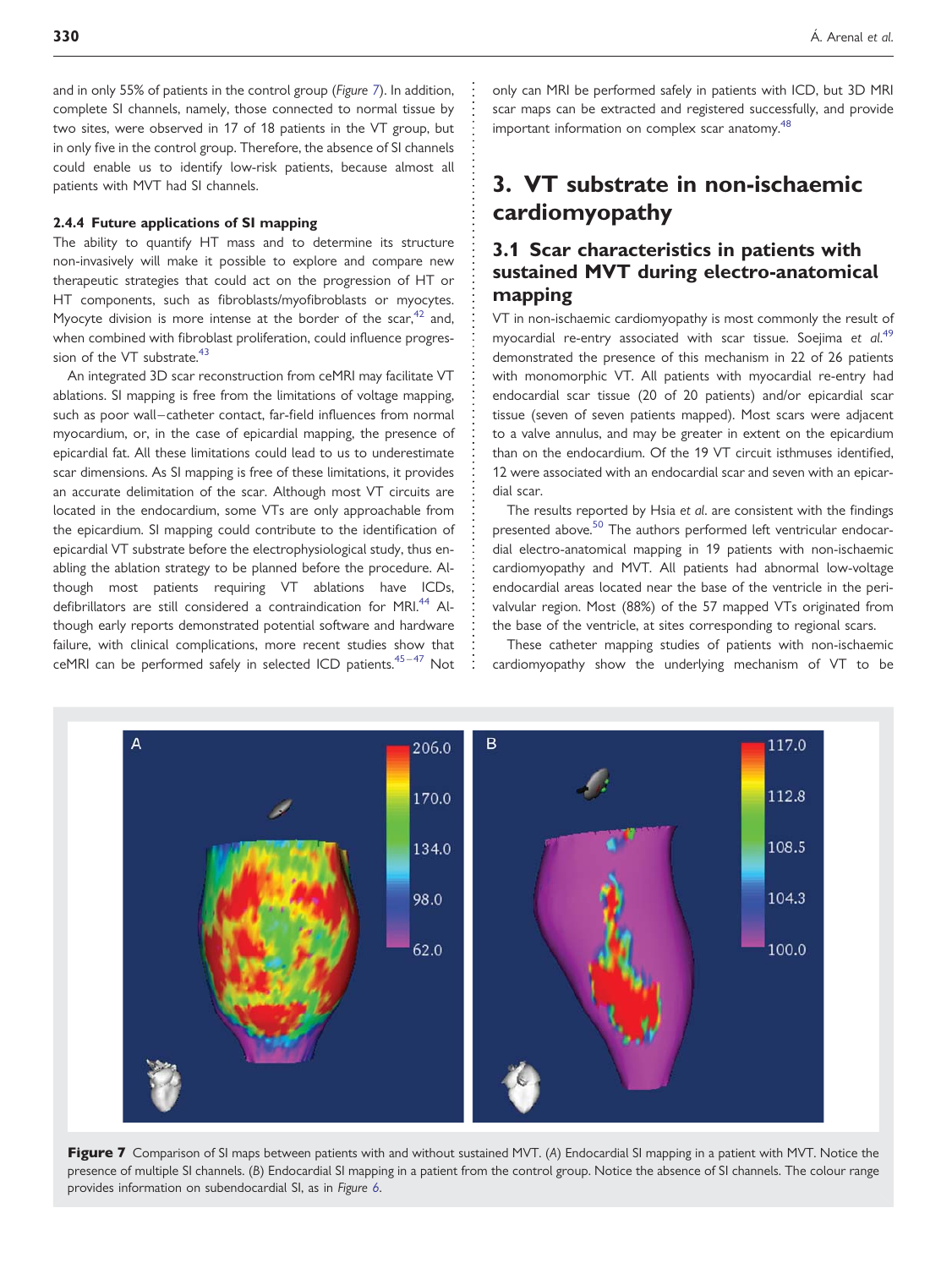<span id="page-7-0"></span>re-entry around scar tissue deep in the myocardium near the base of the ventricle and in the perivalvular region.

### 3.2 Characterization of the scar by MRI

Data obtained using ceMRI in patients with an ICD provided similar information to that of voltage mapping in MVT patients. In 26 patients with non-ischaemic cardiomyopathy, the transmural extent of scar tissue as a percentage of wall thickness was calculated in myocardial slices. The predominance of scar tissue involving 26–75% of wall thickness was significantly predictive of inducible VT, and remained independently predictive in the multivariate model after adjustment for LVEF. This study suggested that mid-wall myocardial enhancement involving  $>$  25% of wall thickness is the substrate for sustained VT in non-ischaemic cardiomyopathy[.51](#page-8-0)

#### 3.2.1 ceMRI and spontaneous VT

Approximately 30% of patients with dilated cardiomyopathy have mid-wall fibrosis, as detected by ceMRI. Regional fibrosis can increase susceptibility to arrhythmia and progression of heart failure. The prognostic implications of mid-wall fibrosis in patients with dilated cardiomyopathy were analysed in a prospective study that included 101 consecutive patients. The fibrosis present in 35% of patients was associated with a higher rate of hospitalization for a cardiovascular condition and total mortality. Multivariate analysis identified mid-wall fibrosis as the sole independent predictor of death or hospitalization. Mid-wall fibrosis was also an independent predictor of sudden cardiac death or VT after correction for baseline differences in LVEF.<sup>[52](#page-8-0)</sup>

Similar results were recently reported by Iles et  $al.,<sup>53</sup>$  $al.,<sup>53</sup>$  $al.,<sup>53</sup>$  who prospectively enrolled 103 patients with criteria for primary prevention of sudden cardiac death. ceMRI was performed before placement of the ICD, and identified regional fibrosis in 51% of patients with non-ischaemic cardiomyopathy and in all 42 patients with ischaemic cardiomyopathy. There was a 14% discharge rate in the ischaemic cardiomyopathy group (six of 42). Although no ICD discharges were observed in the non-ischaemic cardiomyopathy group without regional fibrosis, 29% of patients with regional fibrosis received ICD shocks. The LVEF was similar in patients with and without device therapy (24  $\pm$  12 vs. 26  $\pm$  8%, P = NS) and those with or without regional fibrosis (25  $\pm$  9 vs. 26  $\pm$  9%, P = NS).

# 4. Conclusions

HT is a consequence of the remodelling process, in which surviving myocytes, fibroblasts/myofibroblasts, and the extracellular matrix interact mechanically and electrically to form the VT substrate. ceMRI makes it possible to determine the size and 3D structure of the scar and HT. This information could be useful when evaluating new therapies focused on the control of remodelling processes and risk stratification in patients with structural heart disease.

# 5. Clinical implication

Non-invasive identification and characterization of VT substrate could facilitate the identification of patients at risk of ventricular arrhythmias. This information should be assessed in large multicentre studies and compared with other predictors of cardiac mortality, such as functional and volume parameters of the left ventricle. Screening of patients for primary prevention of sudden cardiac death could be improved by the analysis of the scar characteritics. In addition, noninvasive identification of VT substrate could improve the ablation procedure.

### Acknowledgements

The authors thank Thomas O'Boyle for language revision.

Conflict of interest: none declared.

### Funding

This study was supported by research projects of the Cooperative Cardiovascular Disease Research Network (RECAVA), Instituto de Salud Carlos III, Ministry of Health.

### **References**

- 1. De Bakker JM, van Capelle FJ, Janse MJ, Wilde AA, Coronel R, Becker AE et al. Reentry as a cause of VT in patients with chronic ischemic heart disease: electrophysiologic and anatomic correlation. Circulation 1988;77:589-606.
- 2. Yousef ZR, Redwood SR, Marber MS. Postinfarction left ventricular remodelling: where are the theories and trials leading us? Heart 2000;83:76-80.
- 3. De Bakker J, Coronel R, Tasseron S, Wilde AA, Opthof T, Janse MJ et al. Ventricular tachycardia in the infarcted Langendorff-perfused human heart: role of the arrangement of surviving cardiac fibres. J Am Coll Cardiol 1990;15:1594-1607.
- 4. De Bakker J, Van Capelle F, Janse M, Tasseron S, Vermeulen JT, de Jonge N et al. Slow conduction in the infarcted human heart: zigzag course of activation. Circulation 1993; 88:915–926.
- 5. Saffitz JE, Schuessler RB, Yamada KA. Mechanisms of remodeling of gap junction distributions and the development of anatomic substrates of arrhythmias. Cardiovasc Res 1999;42:309–317.
- 6. Beardslee MA, Laing JG, Beyer EC, Saffitz JE. Rapid turnover of connexin43 in the adult rat heart. Circ Res 1998;83:629–635.
- 7. Kieken F, Mutsaers N, Dolmatova E, Virgil K, Wit AL, Kellezi A et al. Structural and molecular mechanisms of gap junction remodeling in epicardial border zone myocytes following myocardial infarction. Circ Res 2009;104:1103–1112.
- 8. Van Rijen HVM, Eckardt D, Degen J, Theis M, Ott T, Willecke K et al. Slow conduction and enhanced anisotropy increase the propensity for ventricular tachyarrhythmias in adult mice with induced deletion of connexin43. Circulation 2004;109: 1048–1055.
- 9. Van Veen TAB, Stein M, Royer A, Quang KL, Charpentier F, Colledge WH et al. Impaired impulse propagation in Scn5a-knockout mice: combined contribution of excitability, connexin expression, and tissue architecture in relation to aging. Circulation 2005;112:1927–1935.
- 10. Camelliti P, Borg TK, Kohl P. Structural and functional characterization of cardiac fibroblasts. Cardiovasc Res 2005;65:40–51.
- 11. Kanekar S, Hirozanne T, Terracio L, Borg TK. Cardiac fibroblasts: form and function. Cardiovasc Pathol 1998;7:127–133.
- 12. Souders CA, Bowers SLK, Baudino TA. Cardiac fibroblast: the renaissance cell. Circ Res 2009;105:1164–1176.
- 13. Louault C, Benamer N, Faivre IF, Potreau D, Bescond I, Implication of connexins 40 and 43 in functional coupling between mouse cardiac fibroblasts in primary culture. Biochim Biophys Acta 2008;1778:2097–2104.
- 14. Kohl P. Heterogeneous cell coupling in the heart: an electrophysiological role for fibroblasts. Circ Res 2003;93:381–383.
- 15. Spach MS, Boineau JP. Microfibrosis produces electrical load variations due to loss of side-to-side cell connections: a major mechanism of structural heart disease arrhythmias. Pacing Clin Electrophysiol 1997;20:397–413.
- 16. Gabbiani G. The cellular derivation and the life span of the myofibroblast. Pathol Res Pract 1996;192:708–711.
- 17. Vasquez C, Mohandas P, Louie KL, Benamer N, Bapat AC, Morley GE. Enhanced fibroblast–myocyte interactions in response to cardiac injury. Circ Res 2010;107: 1011–1020.
- 18. DeMaziere AMGL, VanGinneken ACG, Wilders R, Jongsma HJ, Bouman LN. Spatial and functional relationship between myocytes and fibroblasts in the rabbit sinoatrial node. J Mol Cell Cardiol 1992;24:567–578.
- 19. Willems IE, Havenith MG, De Mey JG, Daemen MJ. The alpha-smooth muscle actinpositive cells in healing human myocardial scars. Am | Pathol 1994;145:868-875.
- 20. Gaudesius G, Miragoli M, Thomas SP, Rohr S. Coupling of cardiac electrical activity over extended distances by fibroblasts of cardiac origin. Circ Res 2003;93:421–428.
- 21. Miragoli M, Gaudesius G, Rohr S. Electrotonic modulation of cardiac impulse conduction by myofibroblasts. Circ Res 2006;98:801-810.
- 22. Thompson SA, Copeland CR, Reich DH, Tung L. Mechanical coupling between myofibroblasts and cardiomyocytes slows electric conduction in fibrotic cell monolayers. Circulation 2011;123:2083–2093.
- 23. Josephson ME. Clinical Cardiac Electrophysiology. 3rd ed. Philadelphia: Lippincott Williams & Wilkins; 2002.